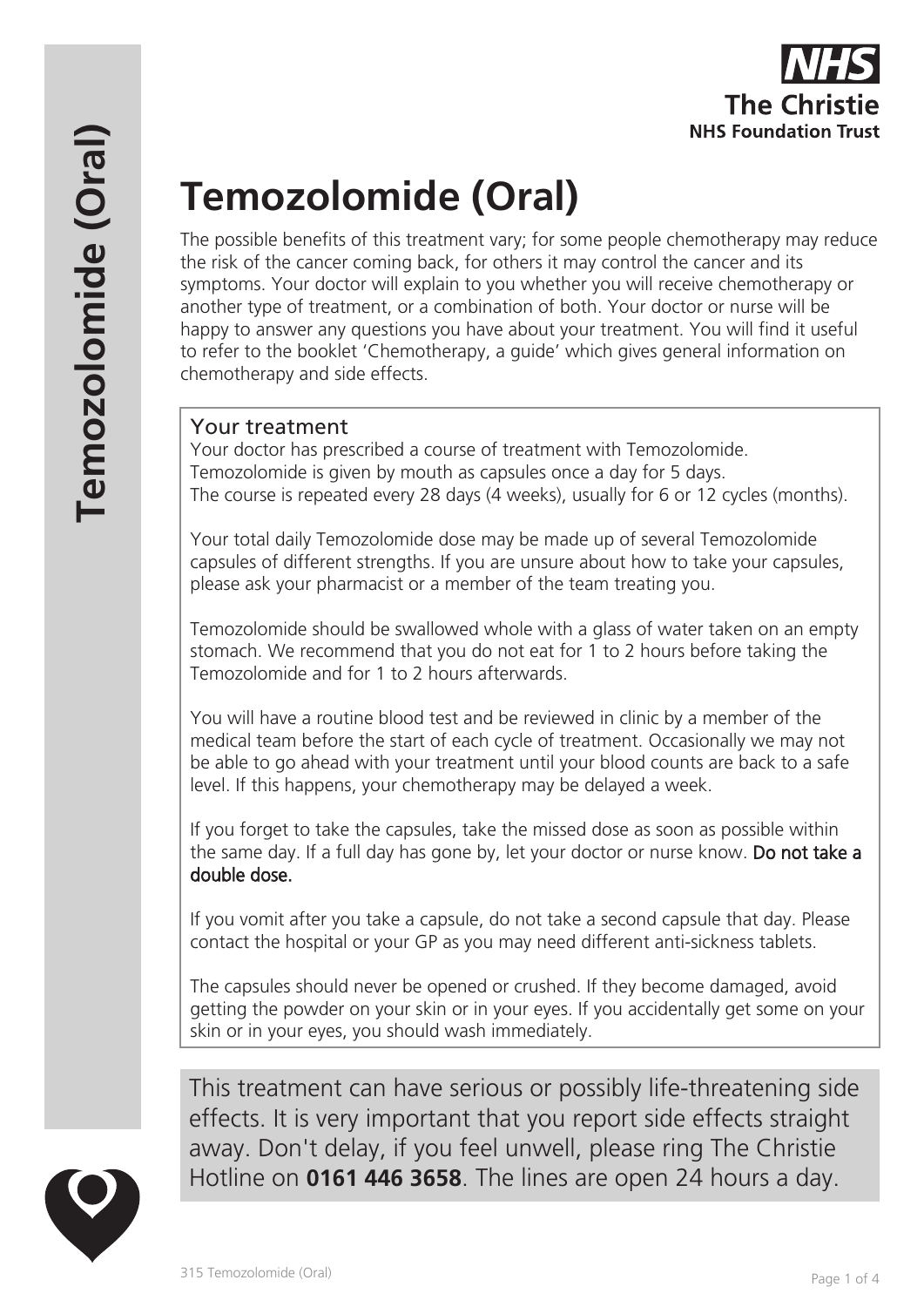# Increased risk of serious infection

You are vulnerable to infection while you are having chemotherapy. Minor infections can become lifethreatening in a matter of hours if left untreated. Symptoms of infection include fever, shivering, sweats, sore throat, diarrhoea, discomfort when you pass urine, cough or breathlessness. We recommend that you use a digital thermometer so you can check your temperature. You can buy one from your local chemist.

#### If you feel unwell, you have symptoms of an infection or your temperature is 37.5ºC or above, or below 36ºC contact The Christie Hotline straight away.

## Possible side effects

Chemotherapy can cause many different side effects. Some are more likely to occur than others. Everyone is different and not everyone gets all the side effects. Most side effects are usually temporary, but in some rare cases they can be life-threatening. It is important to tell your hospital doctor or nurse about any side effects so they can be monitored and, where possible, treated.

## Common side effects (more than 1 in 10)

## • Prone to bleeding (Warning!)

Temozolomide can often affect your platelet count. Platelets are the part of the blood which helps blood to clot, so you may have nose bleeds, bruising or bleeding, (for example from the gums). Sometimes you may need platelet transfusions. If significant bleeding occurs, please ring The Christie Hotline.

## • Nausea and vomiting (sickness)

The severity of this varies from person to person. You will be given anti-sickness tablets to take home, and it is helpful to take an anti-sickness tablet around 30 minutes before your temozolomide tablets each day. If you continue to feel or be sick, contact your GP or The Christie, because your anti-sickness medication may need to be changed or increased.

#### • Rash

Temozolomide may cause an itchy rash. If this happens, stop taking your tablets and let your hospital doctor know.

## • Lethargy

Temozolomide chemotherapy may make you feel tired and lacking in energy. If you do feel tired, take rest and get help with household chores. If necessary, take time off work. Gentle exercise such as walking can help.

## • Headache

Let your doctor know if you get headaches while you are on treatment.

## • Constipation

You may become constipated during this treatment. Try to drink plenty of fluids and eat foods high in fibre. You can also try simple laxatives which you can buy from a pharmacy, but make sure you tell your Christie doctor about this. Your Christie doctor or GP can prescribe stronger laxatives if necessary.

#### • Diarrhoea

If this becomes a problem while you are having treatment, anti-diarrhoea medication can be prescribed by your GP until this is resolved. If this problem persists, contact The Christie. If you have mild diarrhoea anti-diarrhoea tablets from the pharmacy may help.

## • Loss of appetite

315 Temozolomide (Oral) Page 2 of 4 If this becomes a problem while you are having treatment, ask staff for a copy of the booklet 'Eating – help yourself'.<br>315 Temozolomide (Oral)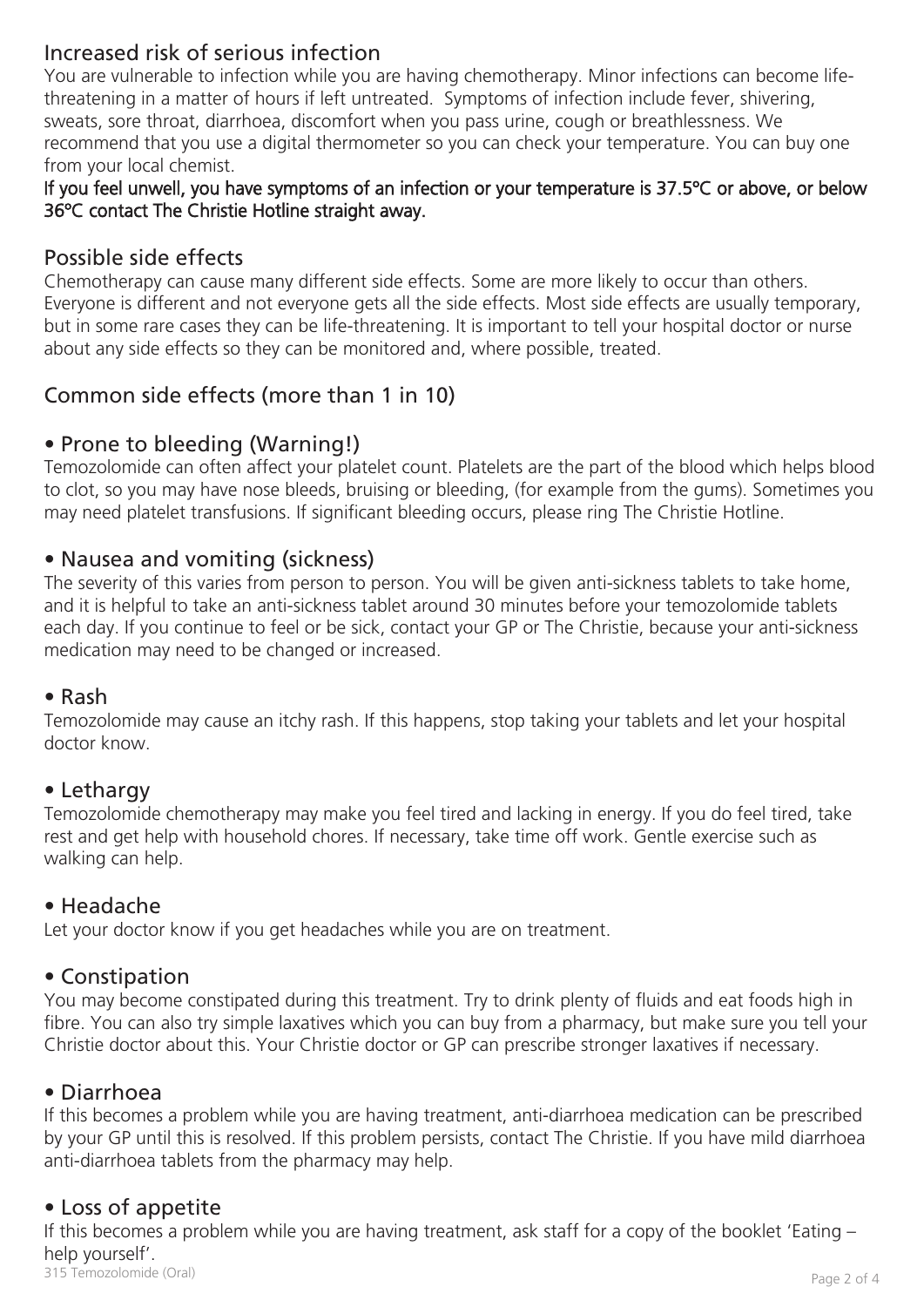## • Hair thinning

Hair loss is uncommon but your hair may thin during treatment, including body and facial hair. Avoid perms, colours, use of hot brushes and vigorous frequent washing that could increase hair loss. Please remember that this is a temporary side effect and your hair will grow back when your treatment is completed. Very rarely, hair loss may be permanent. If you would like an appointment with the wig service, this can be arranged for you by visiting the cancer information centre. It is a good idea to get your wig before you lose a lot of hair so you can match it to your natural colour. Ask the staff for a copy of the 'Wig fitting service at The Christie'.

The Maggie's Centre runs a Talking Heads hair loss support workshop for anyone who is anticipating or experiencing hair loss (both men and women). These sessions cover the practicalities of hair loss as well as offering support with its emotional impact. Contact Maggie's on 0161 641 4848 or email manchester@maggiescentres.org

## Uncommon side effects (less than 1 in 10)

## • Anaemia (low number of red blood cells)

While having this treatment, you may become anaemic. This may make you feel tired and breathless. Let your doctor or nurse know if these symptoms are a problem. You may need a blood transfusion.

## • Liver problems

This treatment can occasionally cause abnormal liver blood tests and jaundice. This is rarely very severe, but your liver function will be monitored every time you come to the clinic for your treatment.

## • Severe and ongoing bone marrow suppression

While some reduction in the numbers of white blood cells (infection fighting cells), red blood cells and platelets occurs in almost everyone receiving this treatment, this can occasionally be more severe and long-lasting, and could prevent the continuation of chemotherapy.Your doctor can discuss this with you.

## Rare side effects (less than 1 in 100)

## • Kidney problems

Temozolomide rarely affects kidney function. Your kidney function will be monitored every time you come to the clinic for your treatment.

## • Severe chest infection

Temozolomide chemotherapy can make you more prone to particular types of chest infection. If you develop a cough associated with shortness of breath, contact The Christie Hotline or your GP.

## Serious and potentially life threatening side effects

In a small proportion of patients chemotherapy can result in very severe side effects which may rarely result in death. The team caring for you will discuss the risk of these side effects with you.

## Sex, contraception and fertility

Protecting your partner and contraception We recommend that you or your partner use a condom during sexual intercourse while you are having the course of chemotherapy. Chemotherapy is dangerous to unborn babies and this will also protect you and your partner from any chemotherapy drugs that may be present in semen and in the vagina. If you suspect that you may be pregnant please tell your doctor immediately.

Fertility This chemotherapy may affect your ability to have children. Your doctor or nurse should have discussed this with you. If not, please ask them before you start treatment.